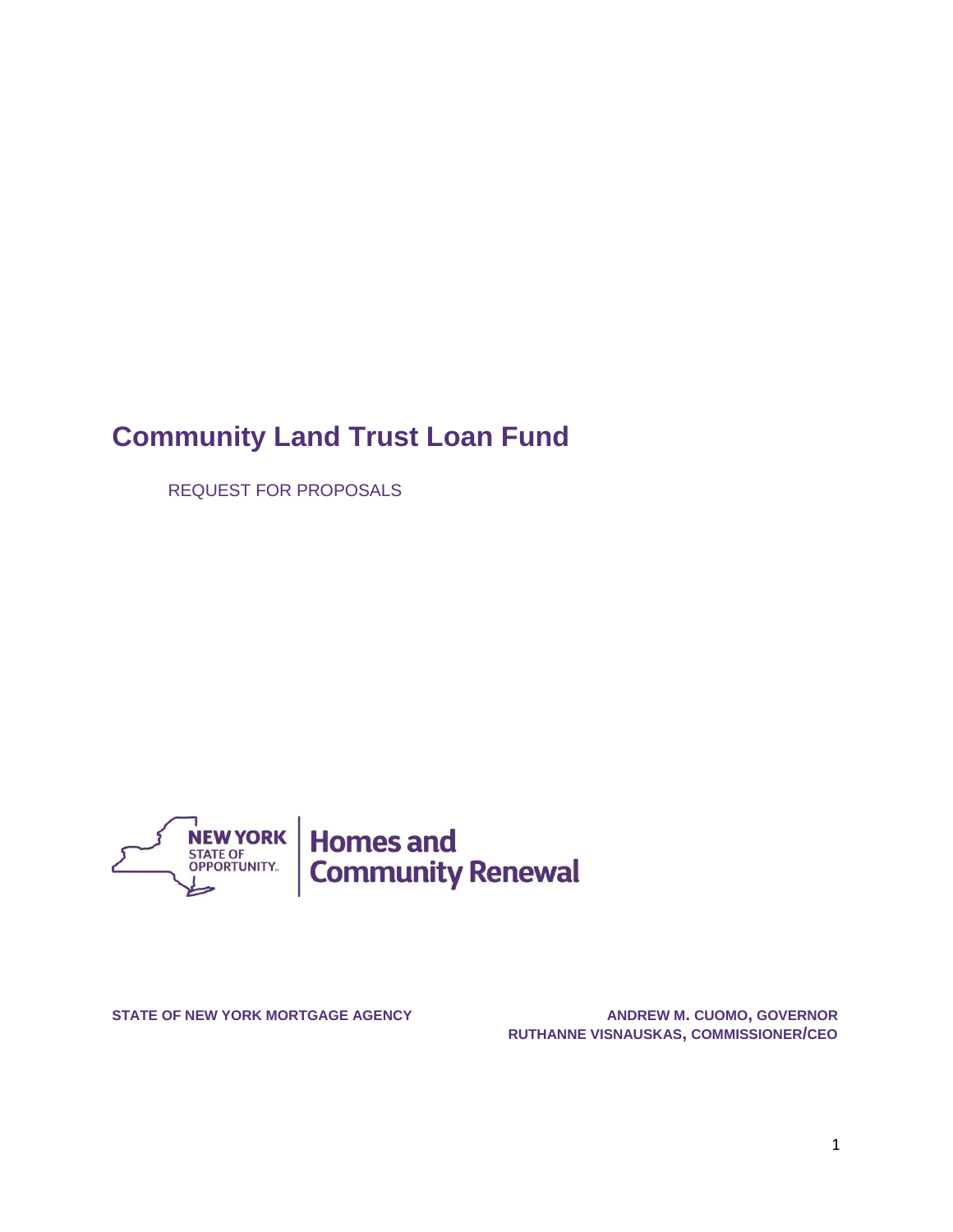#### **Funding Availability**

The State of New York Mortgage Agency Community Restoration Fund ("SONYMA CRF") invites Community Development Financial Institutions ("CDFIs") to apply for funding to create and administer the Community Land Trust Loan Fund ("CLT Loan Fund").

The CLT Loan Fund will support Community Land Trusts ("CLTs") in New York state by issuing loans to create and preserve permanently affordable homes for low- to moderateincome home buyers and renters. Financing provided by the CLT Loan Fund may go towards the following activities for projects that are/ or will be owned by a CLT: (1) pre-development planning and analysis, (2) real estate acquisition (3) real-estate improvements, and (4) down payment assistance to homeowners. Other activities may be considered by the awarded CDFI, on the condition that they seek written pre-approval from SONYMA CRF.

This Request for Proposals (RFP) describes the available funds, the method used to accept and evaluate applications for funding and includes the required application form.

Applications must be submitted via email to **[NOFA\\_Applications@nyshcr.org](mailto:NOFA_Applications@nyshcr.org)** no later than 3:00 PM (EST) on **Tuesday July 31, 2018**. Applications received after the specified date and time will be deemed ineligible and will not be considered for funding.

#### **Background**

The New York State 2017 budget authorized SONYMA CRF to spend \$1 million from the Mortgage Insurance Fund ("MIF") to facilitate the development of CLTs. In partnership with qualified CDFI's, the SONYMA CRF seeks to create revolving loan funds to provide financing to CLTs in order to expand both the volume and quality of affordable housing that these entities are providing in a city or region.

#### **Eligible Applicants**

To be considered eligible under this RFP, Applicants must be a certified CDFI in good standing in accordance with all New York State regulations and laws.

CDFIs are private financial institutions that are fully dedicated to delivering responsible, affordable lending to help low-income, low-wealth, and other disadvantaged people and communities join the economic mainstream.

Eligible Applicants must have staff with sufficient expertise to analyze CLT loan applications, evaluate the creditworthiness of CLTs, and regularly monitor loans. The Awardees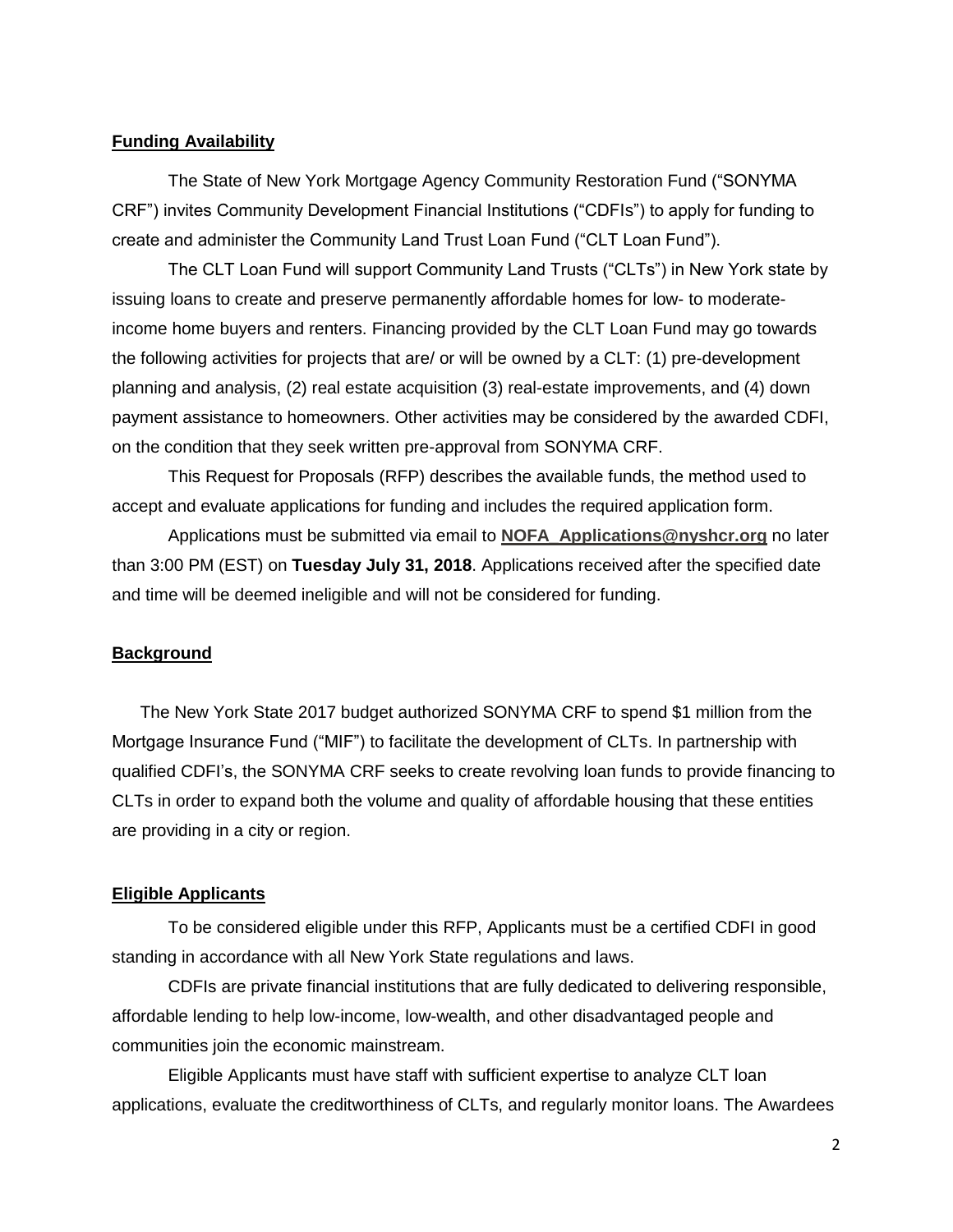will review loan applications to determine, among other things, the feasibility of the proposed use of the requested financing, the likelihood of repayment, and the potential that the loan will generate permanent affordable housing within the CLT's geographic service area.

Eligible Applicants must have a physical office and permanent staff in the city or region in which the proposed application intends to serve, and demonstrate a readiness to create and administer the CLT Loan Fund, evidenced by a track record of managing revolving loans funds specifically to develop or improve affordable housing.

Applicants who demonstrate an ability to leverage these public funds with private investment to expand the impact of the CLT Loan Fund will be considered highly competitive.

The \$1 Million made available through this RFP may be awarded to one or more Applicants.

#### **Eligible Activities**

Funds may be used to lend to CLTs to acquire and retain land and develop affordable housing. A CLT is a nonprofit organization that is governed by a board of CLT residents and public representatives and retains ownership of land and sells or rents the housing on that land to lower- to moderate - income households. The CDFIs awarded under this RFP will be able to lend funds to qualified CLTs for the purposes of undertaking several Eligible Activities which may include, but are not limited to:

- (1) Acquiring and stewarding ownership of residential units that are affordable to low- to moderate- income members and which will be wholly-owned by the CLT.
- (2) Engage in pre-development activities including appraisals, legal analysis and other activities that will directly enable the CLT to acquire and/or improve residential units that may be acquired by the CLT and its members.
- (3) Improve the condition of existing residential units owned by the CLT through rehabilitation and/or refinancing.
- (4) Down payment assistance to purchasers of residential units that are part of the CLT.

#### **Ineligible Activities**

SONYMA CRF will not be held liable for any cost incurred by Applicants for work performed in the preparation, production, or submission of a proposal. All proposal materials and information submitted as part of the application becomes the sole property of SONYMA CRF. No materials, curricula, media or other content will be returned to Applicants.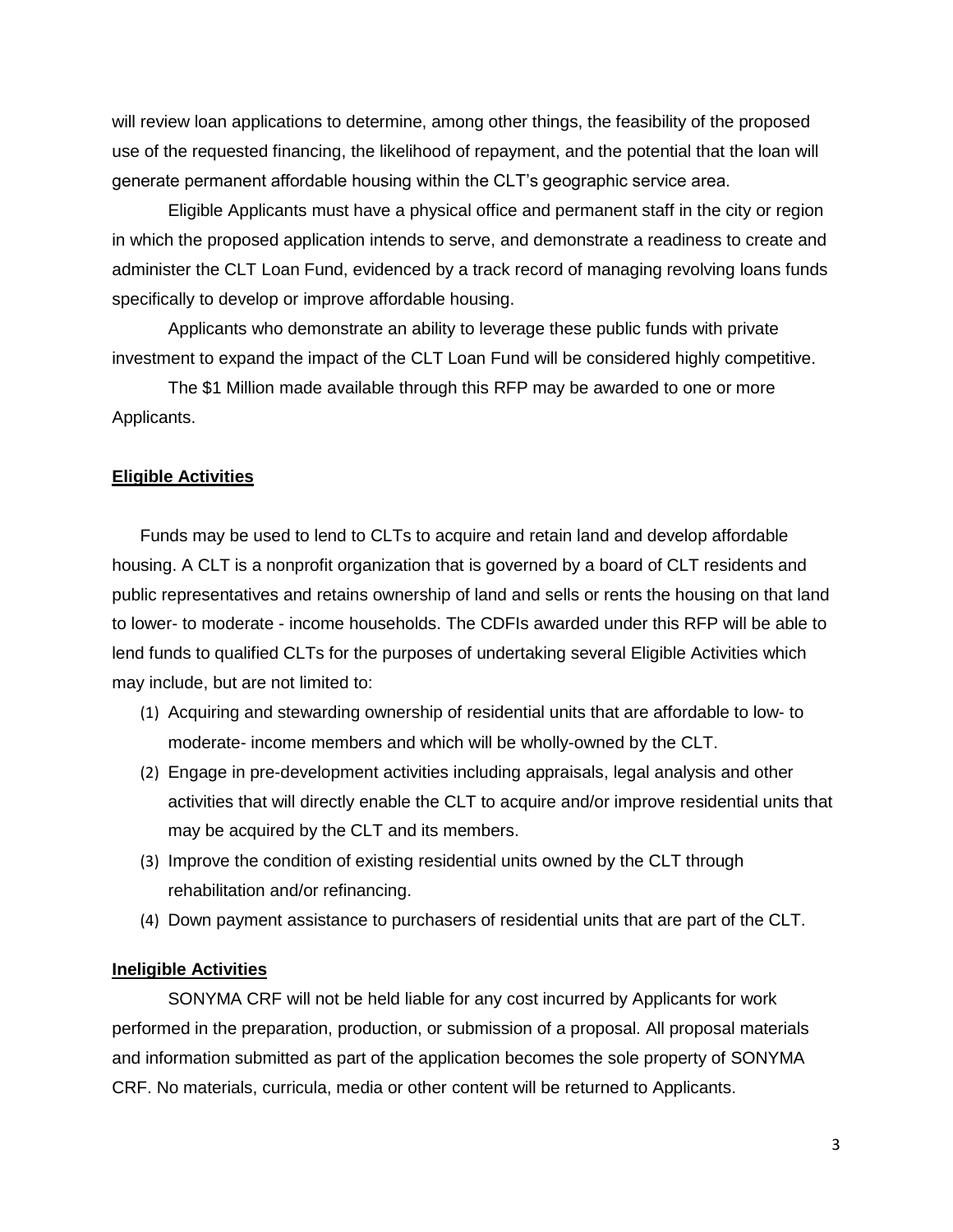## **Evaluation and Selection Criteria**

Proposals will be examined for completeness and eligibility. Incomplete proposals and those that do not meet eligibility requirements will be rejected as ineligible. Only complete proposals and those that meet eligibility requirements will be reviewed and rated. The maximum rating is 100 points.

| <b>Max. Points:</b>  | 10       | 20        | 30        | <b>Definition</b>                           |
|----------------------|----------|-----------|-----------|---------------------------------------------|
| <b>Points Range:</b> | $1 - 2$  | $1 - 4$   | $1 - 6$   | Little or minimal information               |
|                      | $3 - 4$  | $5 - 8$   | $7 - 12$  | Addresses the basic premise of the criteria |
|                      | $5-6$    | $9 - 12$  | $13 - 18$ | Meets the criteria                          |
|                      | $7 - 8$  | $13 - 16$ | 19-24     | Exceeds the criteria                        |
|                      | $9 - 10$ | $17 - 20$ | 25-30     | Significantly exceeds the criteria          |

- 1. Organizational Background and Experience (maximum 10 points): Measures the overall functionality of the organization and its relevance to the work that would be performed under the Grant, if awarded. Organizations with previous experience administering revolving loan funds will receive high scores.
- 2. Ability to Staff and Administer Grant (maximum 20 points): Measures the ability of the organization to dedicate staff and resources towards the administration of the Grant, if awarded. Proposals that demonstrate an ability to hire staff or allocate current staff time towards administering the Grant, if awarded, will receive high scores.
- 3. Demonstrated Need for Funding (maximum 30 points): Measures the severity of need for the proposed project based on the proposal's analysis of existing residential conditions in the targeted area, and the demonstration of need for financial assistance and public funding. Organizations that demonstrate a need for funding to CLTs in their targeted areas will receive high scores.
- 4. Organizational Capacity & Readiness to Proceed (maximum 20 points): Measures the extent to which the Applicant has organized the proposal and assembled sufficient resources to complete the project and achieve the goals and objectives of the program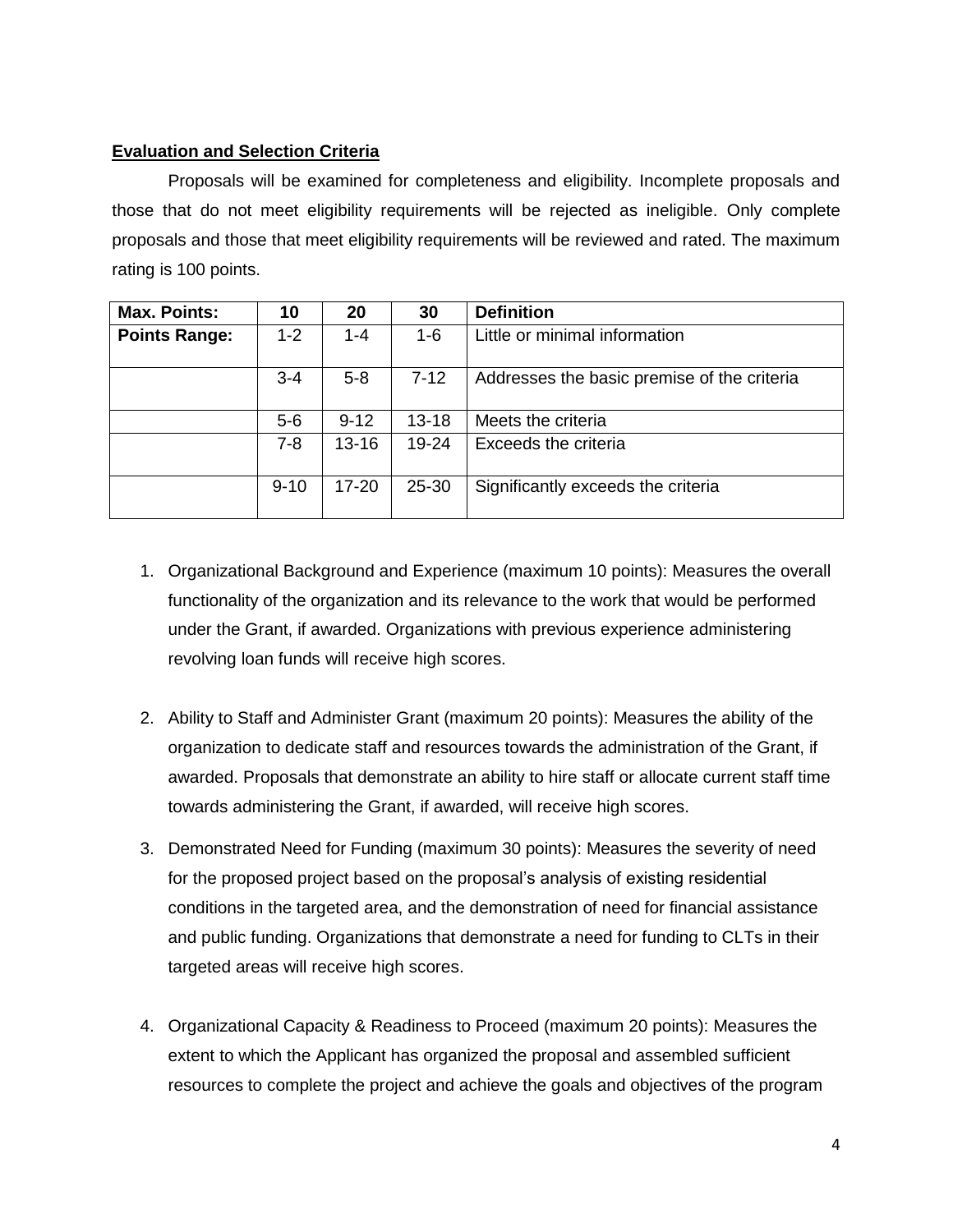in a manner that is timely, effective and on-budget. Proposals that document adequate organizational structures and procedures to implement the proposed project without delay will receive high scores.

5. Financial Soundness (maximum 20 points): Measures the proposal's overall financial soundness with an emphasis on the organization's ability to administer the loan fund. Proposals with reasonable administrative budgets and organizations that demonstrate financial stability will receive high scores.

All completed and timely received applications will be reviewed and scored. A minimum of three evaluators will score applications. Tied scores will be broken with an additional evaluator, reviewing all Applications.

The SONYMA CRF reserves the right to:

- Award all, a portion of, or none of the program funds based upon funding availability, competitiveness of applications received, feasibility of achieving project goals and objectives and completing proposed activities;
- Change or disallow aspects of the applications and make such changes conditions of its commitment to provide funding;
- Recommend funding in an amount less than requested;
- Not issue an award or grant agreement to any Applicant if it has been determined that the Applicant is not in compliance with existing state contracts and has not taken satisfactory steps to remedy such non-compliance;
- Waive any requirement contained in this RFP;
- Revise this RFP from time to time:
- **Extend the submission due date**

## **Award Recommendations and SONYMA Board Approval**

Awards will be recommended based on available funding, proposal quality and feasibility as determined by the review and rating of an application. Recommendations will be advanced to the SONYMA Board for consideration and the awards must be approved by the SONYMA Board prior to the execution of a grant agreement.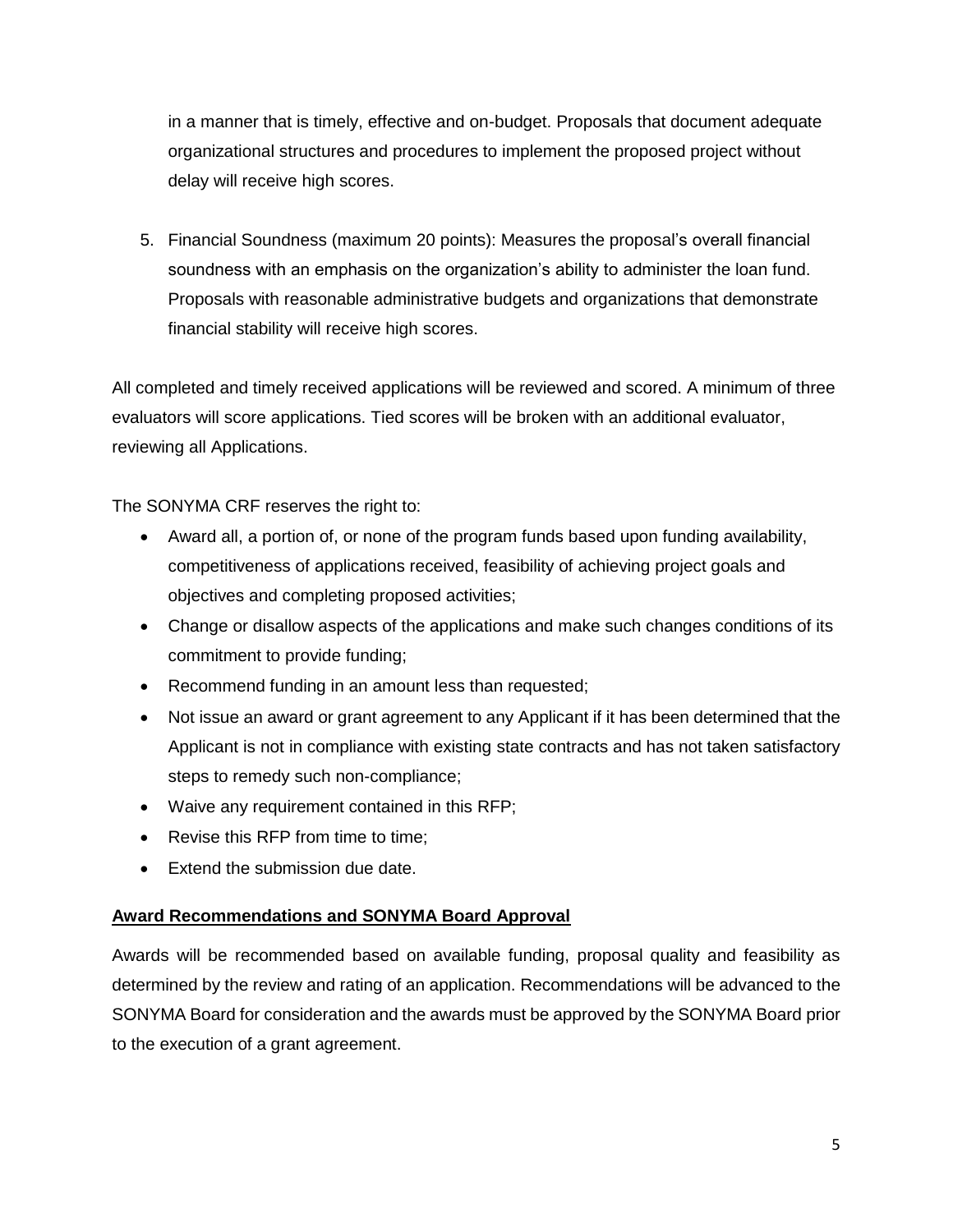## **Application Status and Notification**

Upon action by SONYMA CRF, Applicants will receive notification of the status of the proposal as follows:

- Ineligible Project: Applications for projects that are ineligible for funding under this program and funding source;
- Non-Award Notification: Application presents an incomplete, non-competitive, or not viable project and will not receive an award;
- Award Notification: Application presents a complete, eligible, competitive and feasible project.

Protests of Award decisions may be made via email to **[NOFA\\_Applications@nyshcr.org](mailto:NOFA_Applications@nyshcr.org) within ten business days of receipt of notification of ineligibility or non-award**. An explanation of the Award decision will take place by phone or via email, upon request by the Applicant.

## **Program Grant Agreements**

Applicants selected for funding may be asked to revise parts of their proposal prior to issuance of a program grant agreement. After any required revisions are submitted and approved, an agreement will be issued. Recipients will enter a 24-month grant agreement in which all funds must be expended and all proposed accomplishments met. Funds remaining at the end of the 24 month term are subject to de-obligation and reallocation. Loan payments from CLT borrowers must be repurposed for the same Eligible Activities but are not subject to the 24-month time limitation. Grant agreements will be extended based on repayment schedules with CLT borrowers.

## **Questions & Application Assistance**

Questions regarding this RFP or the Application may be submitted via email to:

Rachel Wieder Director, Special Initiatives Homeownership and Community Development New York State Homes & Community Renewal **[NOFA\\_Applications@nyshcr.org](mailto:NOFA_Applications@nyshcr.org)**